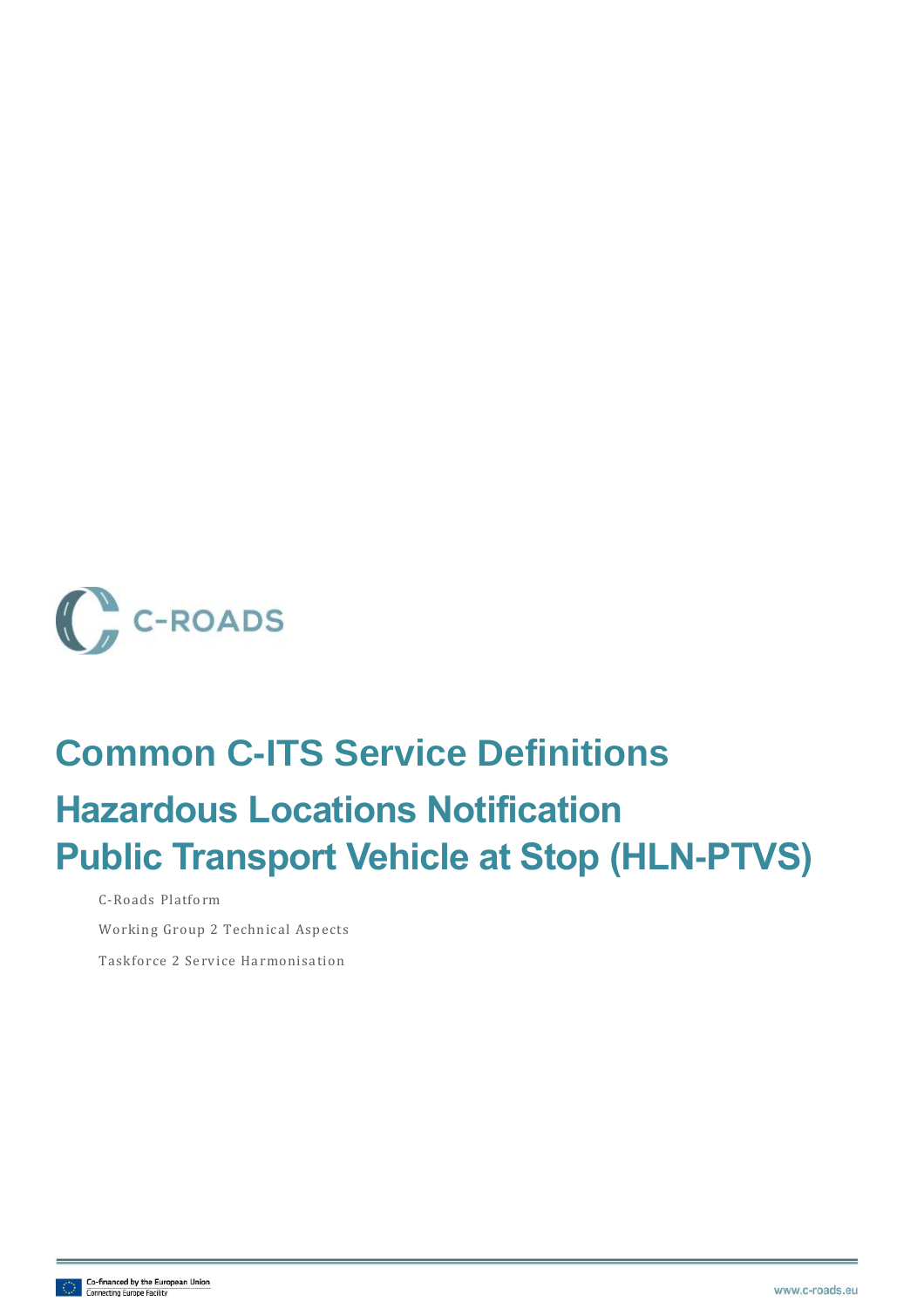

### **Publication History**

| <b>Version</b> | <b>Date</b> | <b>Description, updates and changes</b>                           | <b>Status</b> |
|----------------|-------------|-------------------------------------------------------------------|---------------|
| 0.1            | 05.09.2019  | Copied available harmonized description into separate<br>document | <b>Draft</b>  |
| 0.2            | 17.10.2019  | Minor editorial improvements                                      | <b>Draft</b>  |
|                |             |                                                                   |               |
|                |             |                                                                   |               |
|                |             |                                                                   |               |
|                |             |                                                                   |               |
|                |             |                                                                   |               |
|                |             |                                                                   |               |
|                |             |                                                                   |               |
|                |             |                                                                   |               |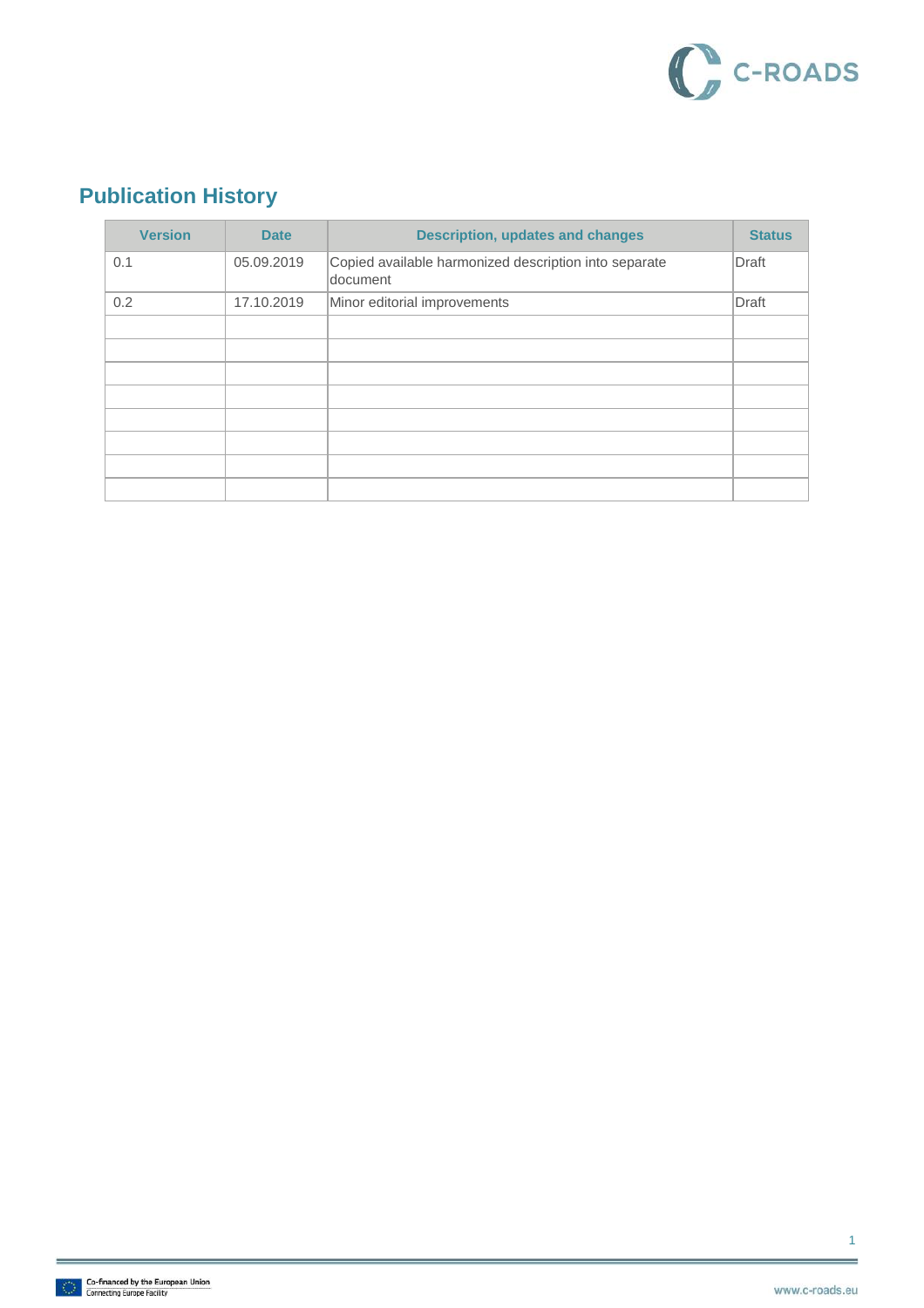

#### **Index**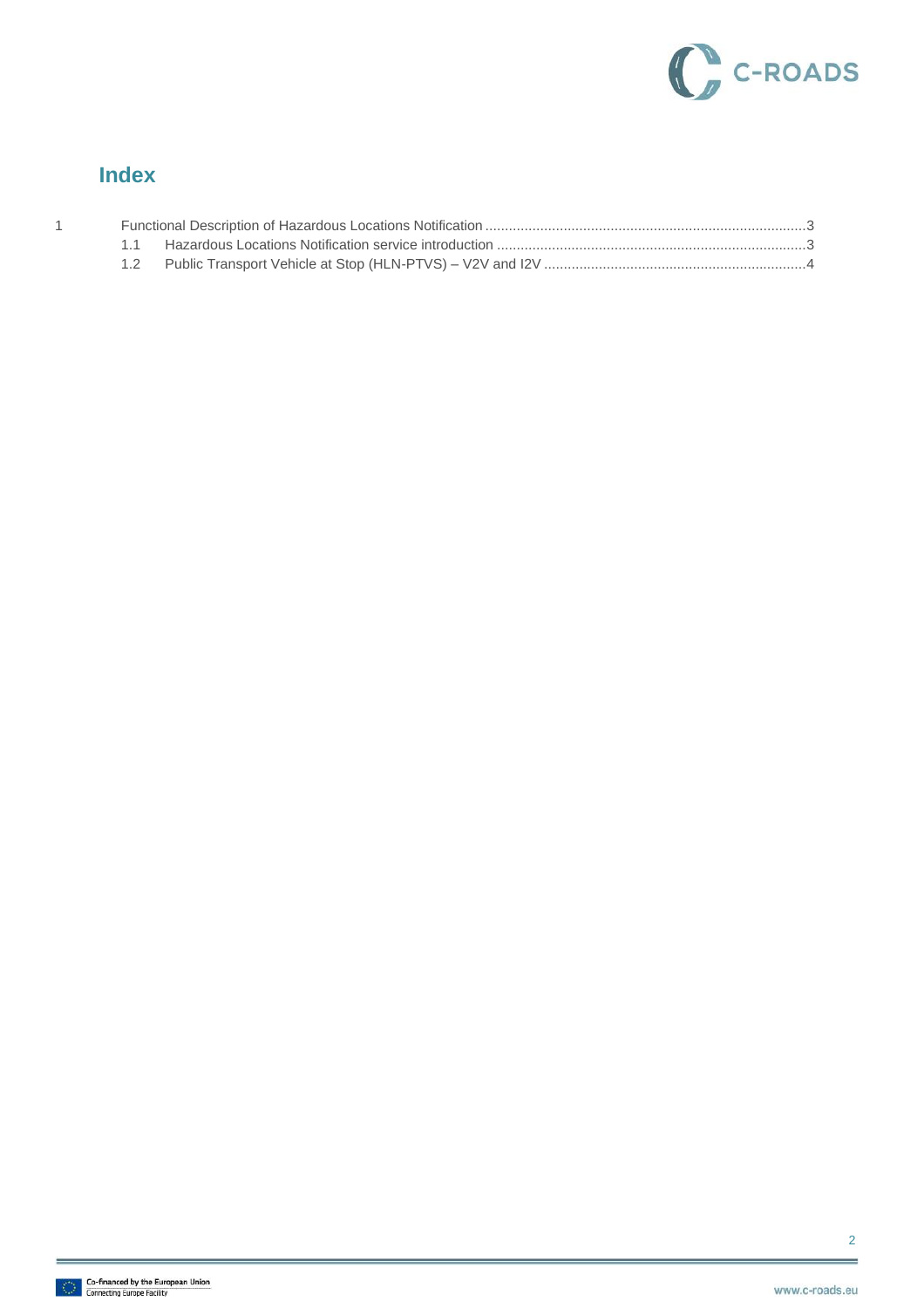

## <span id="page-3-0"></span>**1 Functional Description of Hazardous Locations Notification**

#### <span id="page-3-1"></span>**1.1 Hazardous Locations Notification service introduction**

| <b>Service introduction</b> |     |  |
|-----------------------------|-----|--|
| <b>Summary</b>              | N/A |  |
| <b>Background</b>           | N/A |  |
| Objective                   | N/A |  |
| <b>Expected benefits</b>    | N/A |  |
| <b>Use Cases</b>            | N/A |  |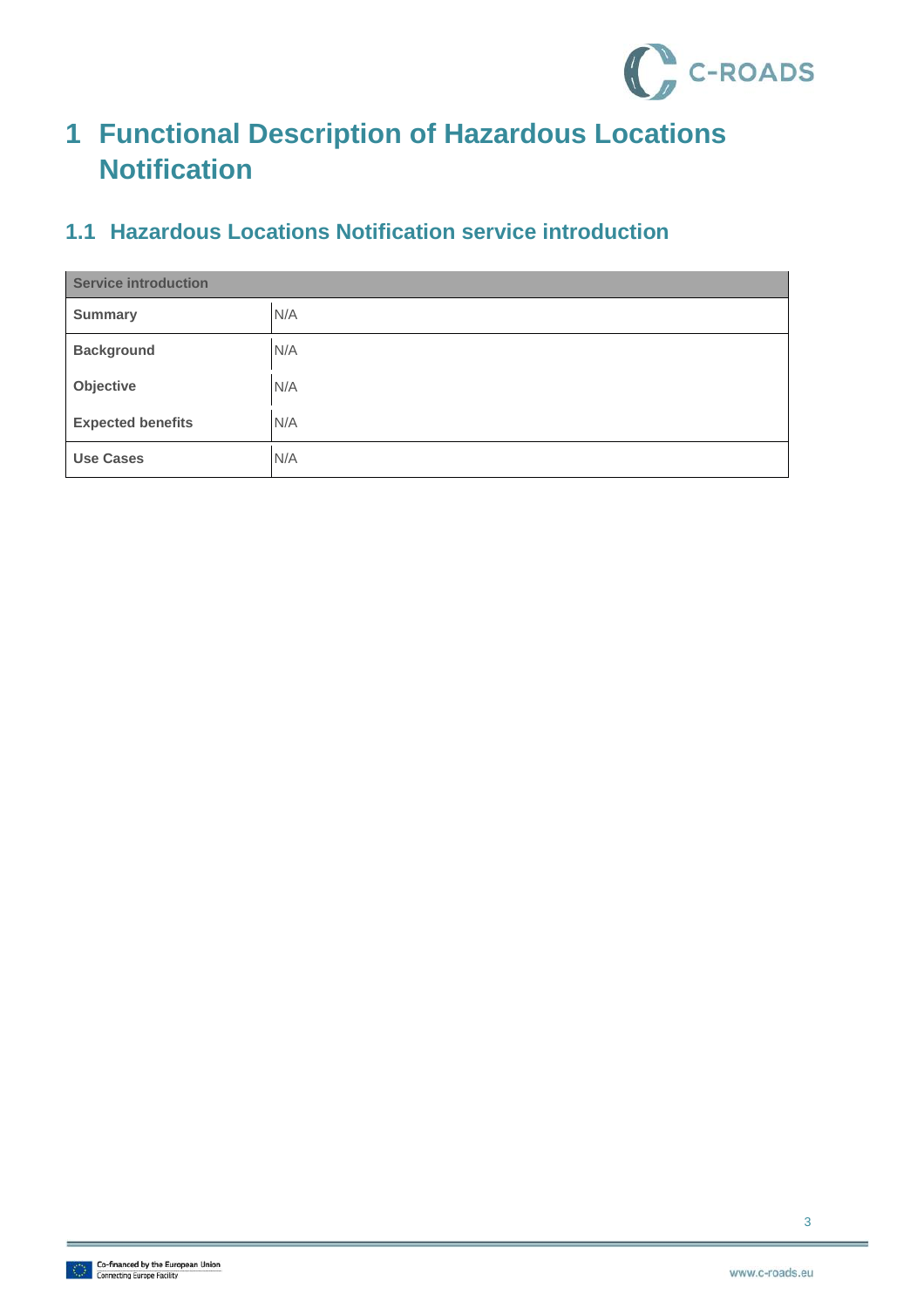

## <span id="page-4-0"></span>**1.2 Public Transport Vehicle at Stop (HLN-PTVS) – V<sub>PT</sub>2V**

| HLN - UC - PTVS Public Transport Vehicle at Stop (V2V) |                                                                                                                                                                                                                                                                                                                                                                                                                                                       |  |
|--------------------------------------------------------|-------------------------------------------------------------------------------------------------------------------------------------------------------------------------------------------------------------------------------------------------------------------------------------------------------------------------------------------------------------------------------------------------------------------------------------------------------|--|
| Type of road network                                   | Road, urban road                                                                                                                                                                                                                                                                                                                                                                                                                                      |  |
| Type of vehicle                                        | All vehicles                                                                                                                                                                                                                                                                                                                                                                                                                                          |  |
| Use case introduction                                  |                                                                                                                                                                                                                                                                                                                                                                                                                                                       |  |
| Summary                                                | Providing in-car information and warning about public transport vehicle at a<br>stop.                                                                                                                                                                                                                                                                                                                                                                 |  |
| Background                                             | The public transport vehicles stopping in some types of stops create an<br>obstacle on the road. These situations happen mainly in the stops on the road<br>lane or stops where passengers get off directly on the road. In these locations,<br>approaching vehicle could collide with the stationary public transport vehicle or<br>even the passengers. These locations can be very dangerous mainly in<br>combination with bad weather conditions. |  |
| Objective                                              | The driver gets warned about the presence of a public transport vehicle at the<br>stop to raise his/her attention when approaching it by providing in-car<br>information and warnings about this situation.                                                                                                                                                                                                                                           |  |
|                                                        | During the getting on/off to public transport, the passengers often don't pay<br>much attention. Due to the warning, the driver can be prepared for unexpected<br>pedestrian behaviour.                                                                                                                                                                                                                                                               |  |
| Desired behaviour                                      | Increased driver attention<br>Adaptation of the driving speed in the vicinity of the stop (stopping the<br>vehicle in front of stationary PT vehicle)<br>Readiness for unexpected pedestrian behaviour                                                                                                                                                                                                                                                |  |
| <b>Expected benefits</b>                               | Reducing the risk of accident with PT vehicles<br>Reducing the risk of road vehicle accidents in the vicinity of PT stops<br>Increased driving comfort                                                                                                                                                                                                                                                                                                |  |
| <b>Use case description</b>                            |                                                                                                                                                                                                                                                                                                                                                                                                                                                       |  |
| Situation                                              | Vehicle is approaching a PT stop (e.g. stop on the road lane) where the PT<br>vehicle is standing and passengers are getting on/off the vehicle in a hurry.<br>The driver is informed about this situation.                                                                                                                                                                                                                                           |  |
| Logic of transmission                                  | $V_{PT}2V$                                                                                                                                                                                                                                                                                                                                                                                                                                            |  |
| Actors and relations                                   | Public transport operator is the origin of the information of the<br>$\bullet$<br>message. The direct source are OBUs in their vehicles.<br>End-user receives the warnings in the vicinity PT vehicle at a stop.<br>$\bullet$                                                                                                                                                                                                                         |  |
| Scenario                                               | The PT vehicle stops at a stop.<br>$\bullet$<br>Warning messages begin to be generated by the PT vehicle's OBU.<br>$\bullet$<br>Transfer of information into vehicles equipped with OBU.<br>$\bullet$<br>The vehicle receives the information and displays it to the driver.<br>The driver adapts his/her behaviour.<br>$\bullet$                                                                                                                     |  |